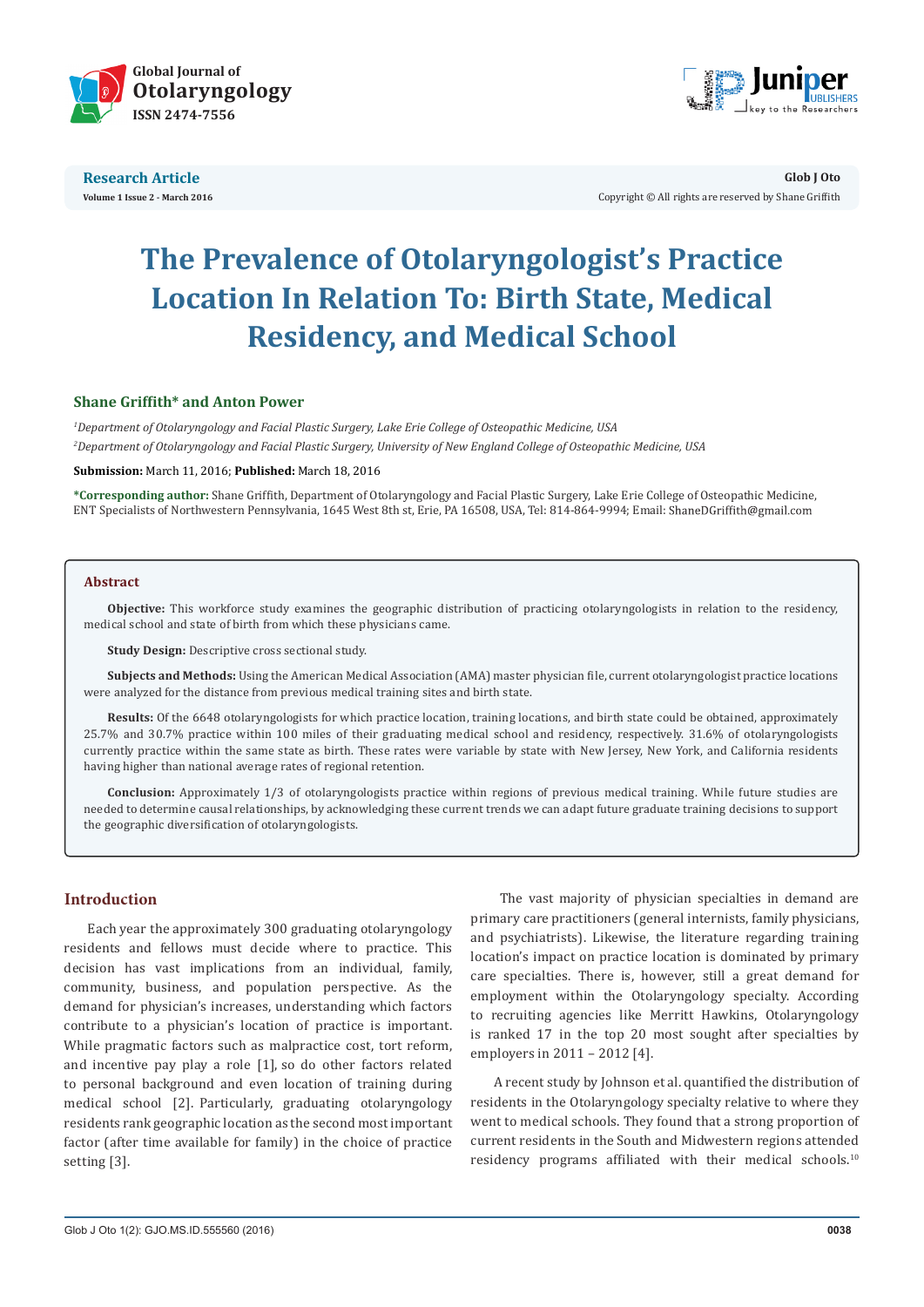However; the factor that ultimately affects the physician shortage in specific areas of the United States is where these physicians will ultimately establish their practice following the completion of their education. Furthermore, little research has been done to identify motivations for the current group Otolaryngologists to establish a practice in a specific region. We aimed to assess the geographic distribution of current otolaryngology physician practices in relation to the residency, medical school, and state of birth from which these physicians came.

## **Methods**

Using the American Medical Association (AMA) Physician Master file a data set of active otolaryngologists was collected. Since the goal of the study was to provide a current snapshot in time, only active practicing physicians were included. Residents, current fellows, teaching (non clinical) physicians, and research (non clinical) physicians were excluded so that only confirmed office based or hospital based otolaryngologists in the United States were included. The otolaryngology sub specialties that met these criteria were also included within the data set. Furthermore, since the AMA physician master file is based on reporting, only those with confirmed practice location addresses (rather than home addresses) were included within the data set.

Fagan et al. [5] found that 56% of Family Physicians practice within 100 miles of their residency program. According to the National Bureau of Economic Research calculation of hospital competition, community hospitals can expect patients living within 35 miles to seek care at their facility and tertiary care/ teaching centers can expect patients living within 100 miles [6]. This may suggest 100 miles as a reasonable cut off for competitiveness between otolaryngology centers [6].

Using the same radius as a model, we too chose to elucidate whether otolaryngology physicians practiced within 100 miles of their residency or medical school program. The public address listed for each medical school and residency was compared to the city center of each physician practice. Google Maps was utilized to calculate road travel distances and the data was recorded for each physician in a binary fashion. The data was also used to determine the percentage of otolaryngologists that are currently practicing within the same state of birth.

## **Results**

Excluding residents, teaching physicians, and research physicians yielded a data set of 9,045 active otolaryngologists but only 6,648 had a confirmed active practice location (rather than home location) on file. This sample was representative of practices in all 50 states in addition to the District of Columbia and Guam. The data set was consistent with prior workforce analyses and contained 13.7% females and 86.3% males [7].

The 6,648 otolaryngologists included graduates from 348 different medical schools; of these, 213 were foreign medical schools, 130 United States allopathic institutions, and 15 osteopathic institutions. After excluding international graduates a sample size of 5,901 otolaryngologists remained. Results revealed that 1,519 or 25.7% currently practice within 100 miles of their medical school (Table 1). Figure 1 demonstrates the state variability and one can see that New York, New Jersey, Delaware, and Louisiana have higher than national average rates of otolaryngologists currently practicing within 100 miles of their medical school.





The sample was representative of Otolaryngology ACGME, AOA, and military accredited residencies. Of the 6,648 otolaryngologists only 5,922 had medical residency information provided in such a manner that the location could be verified. Of these 5,922 otolaryngologists, 1,821 or 30.7% currently practice within 100 miles of their postgraduate training (Table 1). Figure 2 represents the percentage of otolaryngologists that currently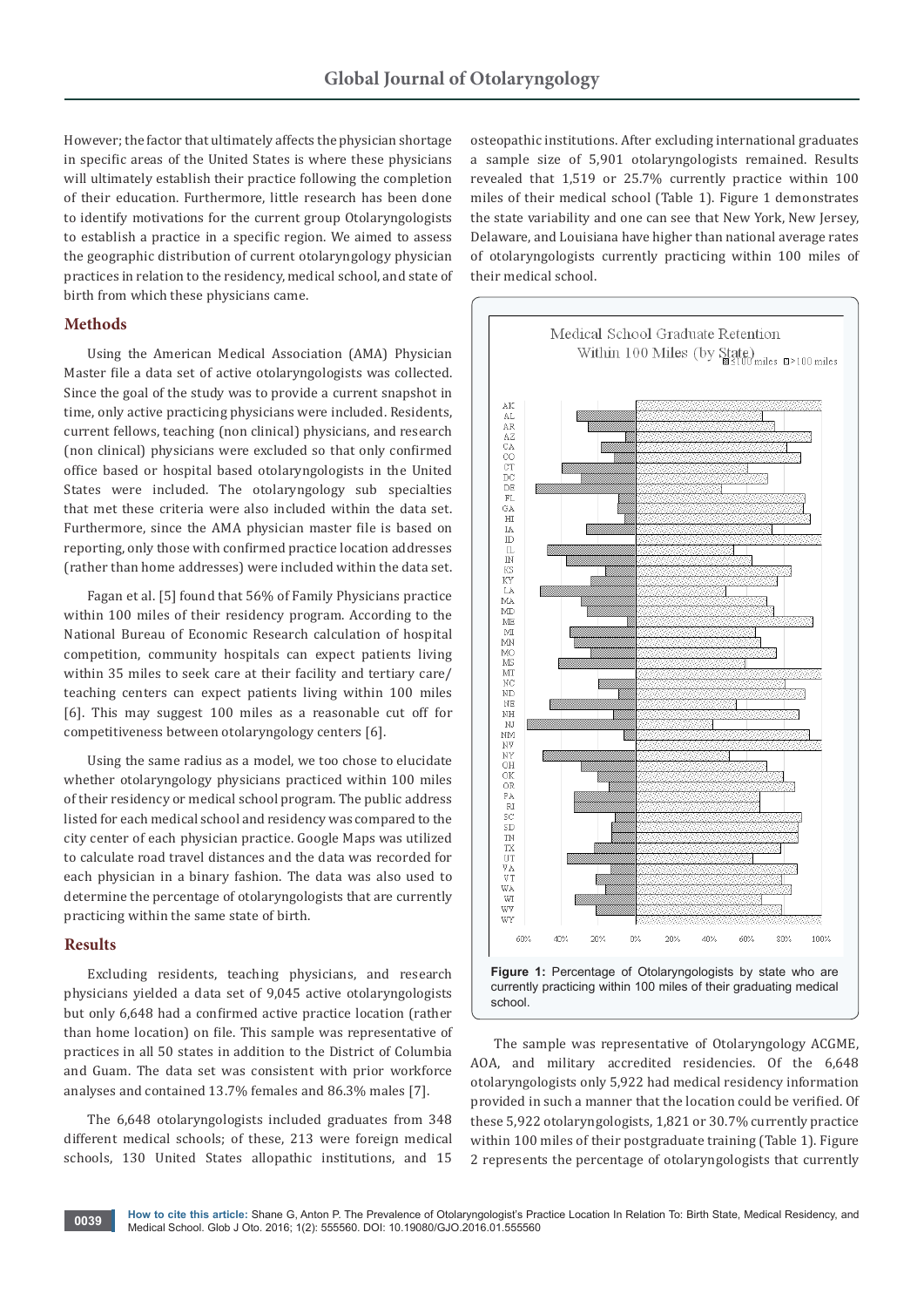practice within 100 miles of their residency demarcated by state. New York, New Jersey, and Illinois have the highest rates of otolaryngologists living within 100 miles of their postgraduate residency training.



The sample was representative of otolaryngologists born in all 50 states, Guam, the District of Columbia, Puerto Rico and the Virgin Islands. Out of 6,648 Otolaryngologists, state of birth was provided for 5,192 of them. Of these 5,192 otolaryngologists, 1,641 or 31.6% currently practice within their state of birth (Table 1). Louisiana and New York are the two states with the highest retention of physicians based on state of birth (Figure 3).



currently practicing within same state of birth.

**Table 1:** Physicians practicing within 100 miles of their medical school, residency, and within their state of birth.

| Parameter                                 | <b>Yes</b> | No   | Unknown | <b>Total</b> |
|-------------------------------------------|------------|------|---------|--------------|
| Medical School:<br>Within 100 Miles       | 1519       | 4378 | 571     | 6468         |
| Residency: Within<br>100 Miles            | 1821       | 4101 | 546     | 6468         |
| Born Within State of<br>Current Practice? | 1641       | 3551 | 1276    | 6468         |

## **Discussion**

It is not uncommon to hear anecdotal claims that physicians practice in locations surrounding their training institutions. Additionally, previous studies have found that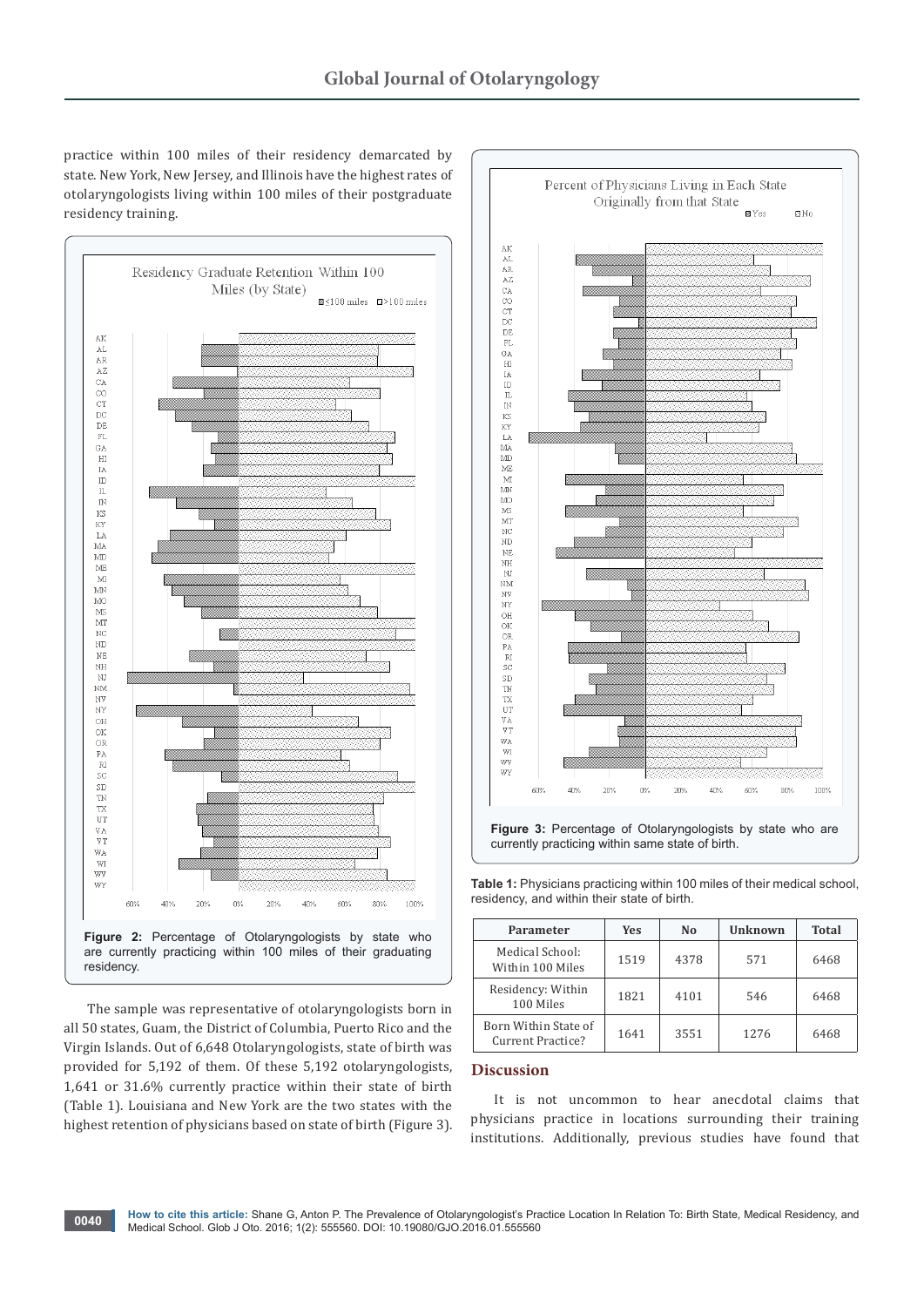51% of all physicians work within the state of their residency [5]. Specifically, 56% of Family Physicians practice within 100 miles of their residency program [5]. While otolaryngologists may not currently be in demand to the extent that primary care specialties are, understanding trends and factors that influence practice locations are important to the future of the specialty.

Geographic location was the second most cited factor for choosing a practice location among graduating otolaryngology residents. Moreover, geographic location appears to become more important as residents transition from intern to graduates as their willingness to move family decreases [3]. Given the importance of geographic location to graduating otolaryngology residents it was our hypothesis that the rate of otolaryngologists practicing in areas surrounding their training would comparable to that of family practice physicians.

 The national rate of otolaryngologists practicing within 100 miles of their medical school (25.7%) and residency (30.7%) is lower than that of the general physician population. Training location is certainly not the only influence on practice location decisions. Low award cap areas for malpractice appear to attract surgeons and malpractice premiums have a statistically significant impact on geographic location of practice for all surgeons [1]. This may contribute to otolaryngology geographic retention rates being lower than that of the general physician population.

According to the U.S Census Bureau 58.8% of Americans are currently livings in their state of birth [8]. For the otolaryngology population 31.6% currently practice in the same state of birth. The rate of otolaryngologists practicing within their same state of birth is reduced from the general population. A possible explanation for these findings could be the competitiveness and decreased number of residency spots for otolaryngology in comparison to other specialties. Moreover, the amount of otolaryngologists needed per community is lower than that of family practice and markets may become more easily saturated with otolaryngologists. This may require otolaryngologists to travel to places with higher demand.

The outcome data of this study is variable by state. Naturally, states like Idaho, Montana, Alaska, and Wyoming without otolaryngology residencies or medical schools have nonexistent training trends of geographic retention. As one may expect, states with numerous medical schools and residencies like New York ad California had higher than national average rates of 100 mile retention. This demonstrates that although current residents are more likely to attend residency programs affiliated with their medical school in such areas as the South and Midwest [9], they will overwhelmingly flock to regions with higher population density such as California and New York. By using 100 miles as an inclusive criterion, we were also able to demonstrate the interesting case of New Jersey; approximately

60% of its otolaryngology population is currently practicing within 100 miles of their graduating residency and medical school, despite much less state training institutions. This is likely a result of the surrounding New York City metropolitan area.

While the sample used was nearly representative of all states of residence, otolaryngology residencies, US medical schools, and a male to female ratio consistent with other published demographic data [10] there were limitations to this descriptive cross sectional study. Although strict inclusion criteria were followed, since the AMA physician master file is a self-report measure, data may not demonstrate "desired" practice locations for all physicians. While those pursuing fellowship and residency were excluded, some may be pursuing other academic endeavors post-residency. This information was not included in the master file. Thus, there may be a bias towards physicians appearing to move to more centralized medical centers.

 While other factors likely contribute, recognizing that approximately 25-31% of otolaryngologists practice within 100 miles of their medical training may help residency graduates or migrating otolaryngologists further decide on competitive practice locations. The strategic distribution of otolaryngologists may become more important as it has been previously proposed that there is a moderate oversupply of 3.16 otolaryngologists to 100,000 population [10].

## **Conclusion**

This study demonstrates that nearly 1 out of 3 otolaryngologists practice within the same state of birth or within 100 miles of their training institution. If current trends continue, an otolaryngology residency program may expect approximately 1 out of 3 of their graduates to practice within 100 miles at some time. These rates are variable by state and region. Moreover, geographic population distribution and other factors likely contribute and further studies are needed to elucidate the specific causal relationships of these factors.

Given the rising concern over physician shortages today and in the near future, this study demonstrates that some residency programs and medical schools are more successful than others at retaining their physician graduates. Using this data as a guide for future study into incentives programs and public policy will allow regions, states, and other localities to better understand what motivates physicians to practice in certain areas. Further study is needed to assess whether demographics such as race, gender, age, and other factors affect location of practice.

#### **Funding**

Supported by the Lake Erie College of Osteopathic Medicine (LECOM) and the Lake Erie Consortium for Osteopathic Medical Training (LECOMT)

**Note:** Internal Review Board was exempt as this was not a patient study